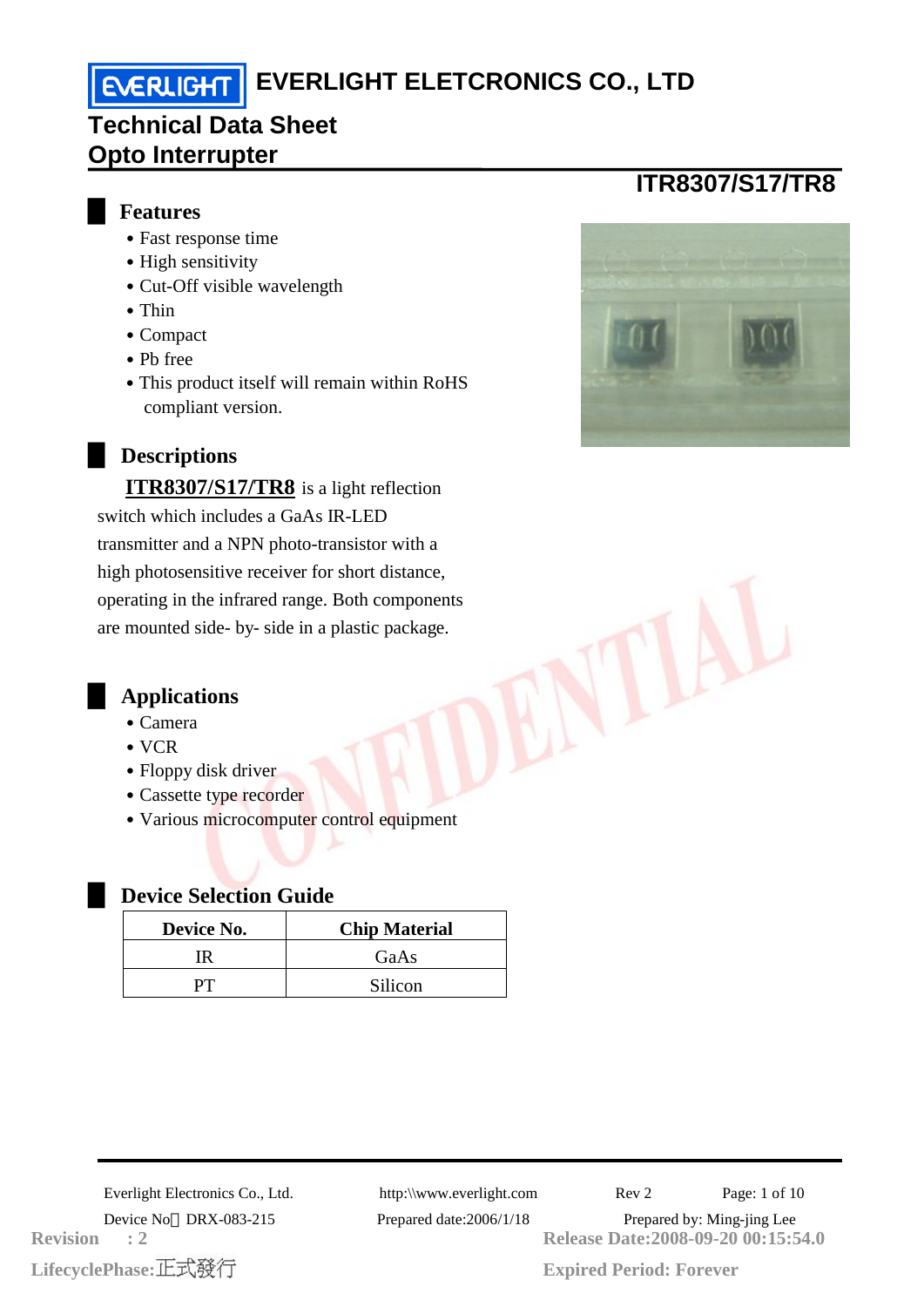**EVERLIGHT** 



2.Tolerances unless dimensions ±0.15mm

### █ **Absolute Maximum Ratings (Ta=25**℃**)**

| Parameter                                               |                                                                       | Symbol           | Ratings               | Unit |
|---------------------------------------------------------|-----------------------------------------------------------------------|------------------|-----------------------|------|
| Input                                                   | Power Dissipation at (or below) 25<br>Free<br>Air Temperature         | Pd               | 75                    | mW   |
|                                                         | <b>Reverse Voltage</b>                                                | $V_{R}$          | 5                     | V    |
|                                                         | <b>Forward Current</b>                                                | $I_{\rm F}$      | 50                    | mA   |
|                                                         | Peak Forward Current (*1)<br>Pulse width<br>$100\mu$ s, Duty cycle=1% | $I_{FP}$         | 1                     | A    |
| Output                                                  | <b>Collector Power Dissipation</b>                                    | $P_{C}$          | 75                    | mW   |
|                                                         | <b>Collector Current</b>                                              | $I_{\rm C}$      | 50                    | mA   |
|                                                         | <b>Collector-Emitter Voltage</b>                                      | $B$ $V_{CEO}$    | 30                    | V    |
|                                                         | <b>Emitter-Collector Voltage</b>                                      | $\rm B\ V_{ECO}$ | 5                     | V    |
| <b>Operating Temperature</b>                            |                                                                       | Topr             | $-25 \rightarrow +85$ |      |
| <b>Storage Temperature</b>                              |                                                                       | <b>Tstg</b>      | $-30$ ~+90            |      |
| Lead Soldering Temperature (*2)                         |                                                                       | Tsol             | 260                   |      |
| tw=100 $\mu$ sec., T=10 msec.<br>2)<br>(1)<br>$t=5$ Sec |                                                                       |                  |                       |      |

LifecyclePhase:正式發行 **Revision : 2** Everlight Electronics Co., Ltd. http:\\www.everlight.com Rev 2 Page: 2 of 10

**Release Date:2008-09-20 00:15:54.0** Device No DRX-083-215 Prepared date:2006/1/18 Prepared by: Ming-jing Lee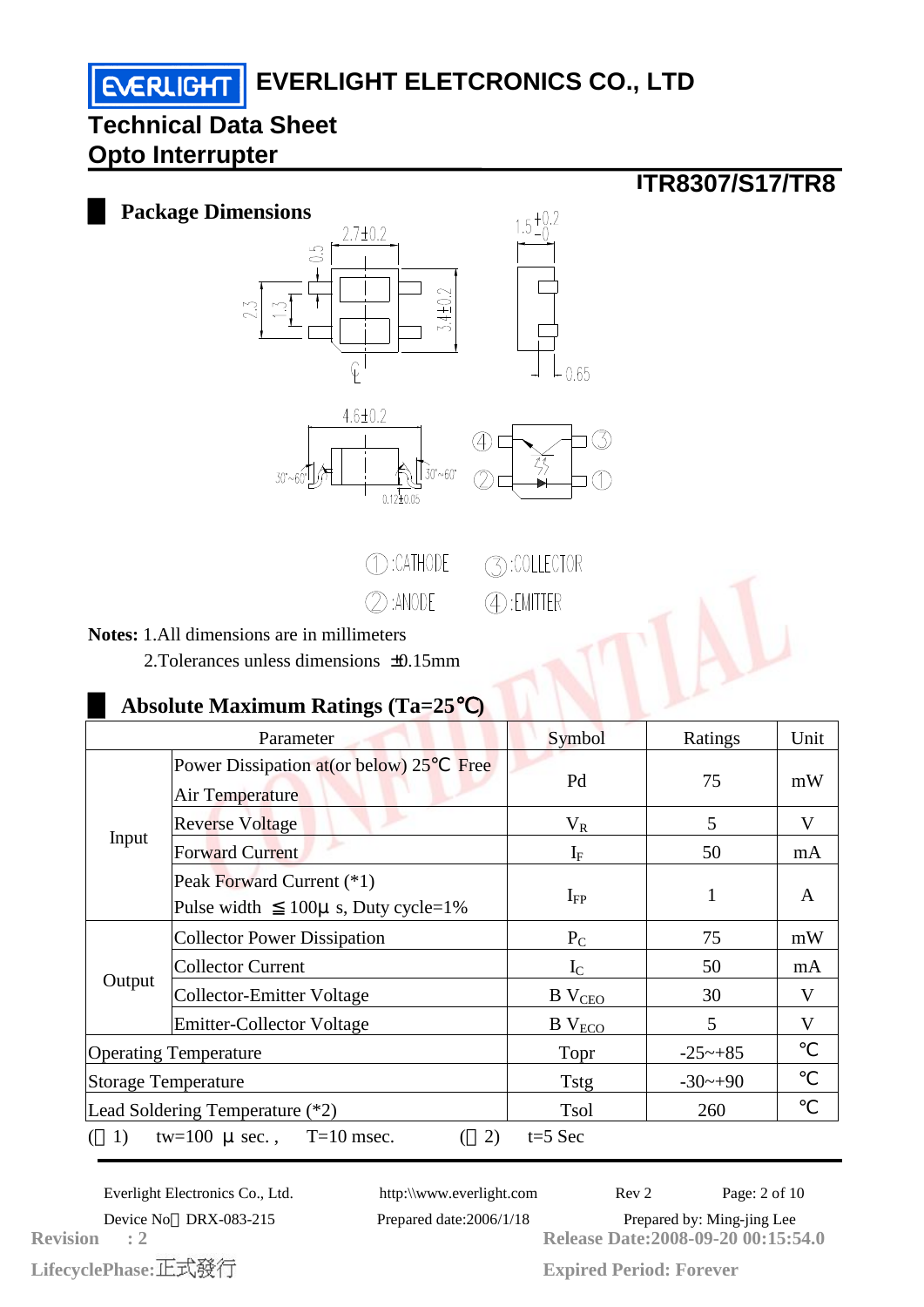**EVERLIGHT ELETCRONICS CO., LTD** 

## **Technical Data Sheet Opto Interrupter**

## **ITR8307/S17/TR8**

| <b>Electro-Optical Characteristics (Ta=25</b> |                                  |                  |      |      |      |           |                                        |
|-----------------------------------------------|----------------------------------|------------------|------|------|------|-----------|----------------------------------------|
| Parameter                                     |                                  | Symbol           | Min. | Typ. | Max. | Unit      | Conditions                             |
| Input                                         | <b>Forward Voltage</b>           | $\rm V_F$        |      | 1.2  | 1.6  | V         | $I_F = 20mA$                           |
|                                               | <b>Reverse Current</b>           | $I_{R}$          |      |      | 10   | $\mu A$   | $V_R = 5V$                             |
|                                               | Peak Wavelength                  | $\mathbf{P}$     |      | 940  |      | nm        |                                        |
| Output                                        | Dark Current                     | $I_{\text{CEO}}$ |      |      | 100  | nA        | $V_{CE}=10V$                           |
|                                               | <b>C-E Saturation</b><br>Voltage | $V_{CE}(sat)$    |      |      | 0.4  | V         | $IC=2mA$<br>$,$ Ee=1mW/cm <sup>2</sup> |
| Transfer<br>Characteristics                   | <b>Light Current</b>             | $I_{C}(ON)$      | 0.18 |      | 0.44 | mA        | $V_{CE}$ =5V                           |
|                                               | Leakage Current                  | <b>ICEOD</b>     |      |      | 1    | $\mu A$   | $I_F = 10mA$                           |
|                                               | Rise time                        | $t_{r}$          | ---  | 20   | ---  | $\mu$ sec | $V_{CE} = 2V$                          |
|                                               | Fall time                        | $t_f$            |      | 20   |      | $\mu$ sec | $I_C = 100\mu$ A<br>$R_I = 1K\Omega$   |

### █ Rank

Conditions  $I_F=10mA$   $V_{CE}=5V$ Unit: μ

| Bin number | Min | Max |
|------------|-----|-----|
|            | 180 | 300 |
|            | 250 |     |
|            |     |     |
|            |     |     |
|            |     |     |

MN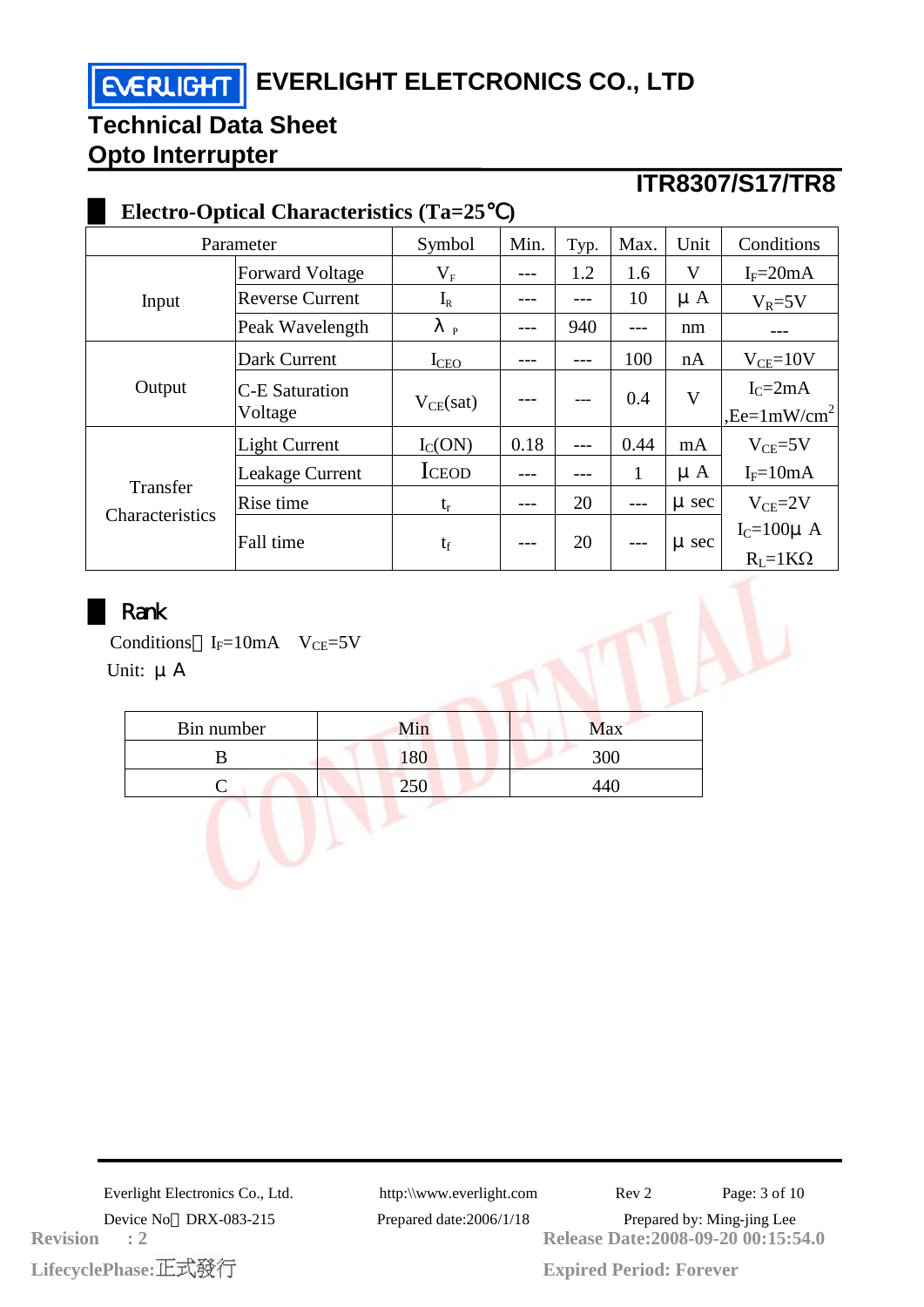**EVERLIGHT EVERLIGHT ELETCRONICS CO., LTD** 

## **Technical Data Sheet Opto Interrupter**

## **ITR8307/S17/TR8**



█ **Typical Electrical/Optical/Characteristics Curves for IR**

LifecyclePhase:正式發行 **Revision : 2**

**Release Date:2008-09-20 00:15:54.0** Everlight Electronics Co., Ltd. http:\\www.everlight.com Rev 2 Page: 4 of 10 Device No DRX-083-215 Prepared date:2006/1/18 Prepared by: Ming-jing Lee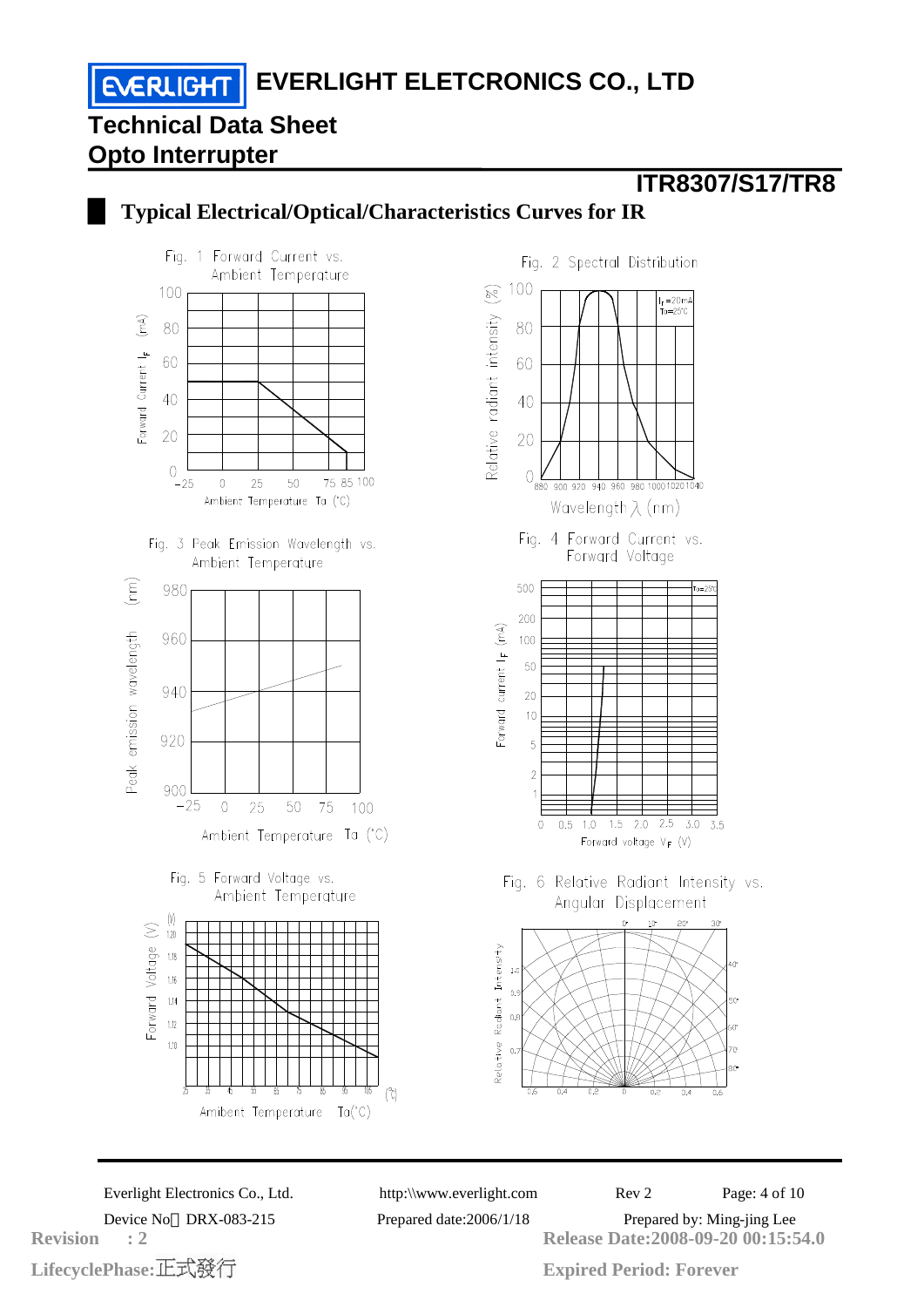### █ **Typical Electro/Optical/Characteristics Curves for PT**



LifecyclePhase:正式發行 **Revision : 2**

**Release Date:2008-09-20 00:15:54.0** Everlight Electronics Co., Ltd. http:\\www.everlight.com Rev 2 Page: 5 of 10 Device No DRX-083-215 Prepared date:2006/1/18 Prepared by: Ming-jing Lee

**ITR8307/S17/TR8**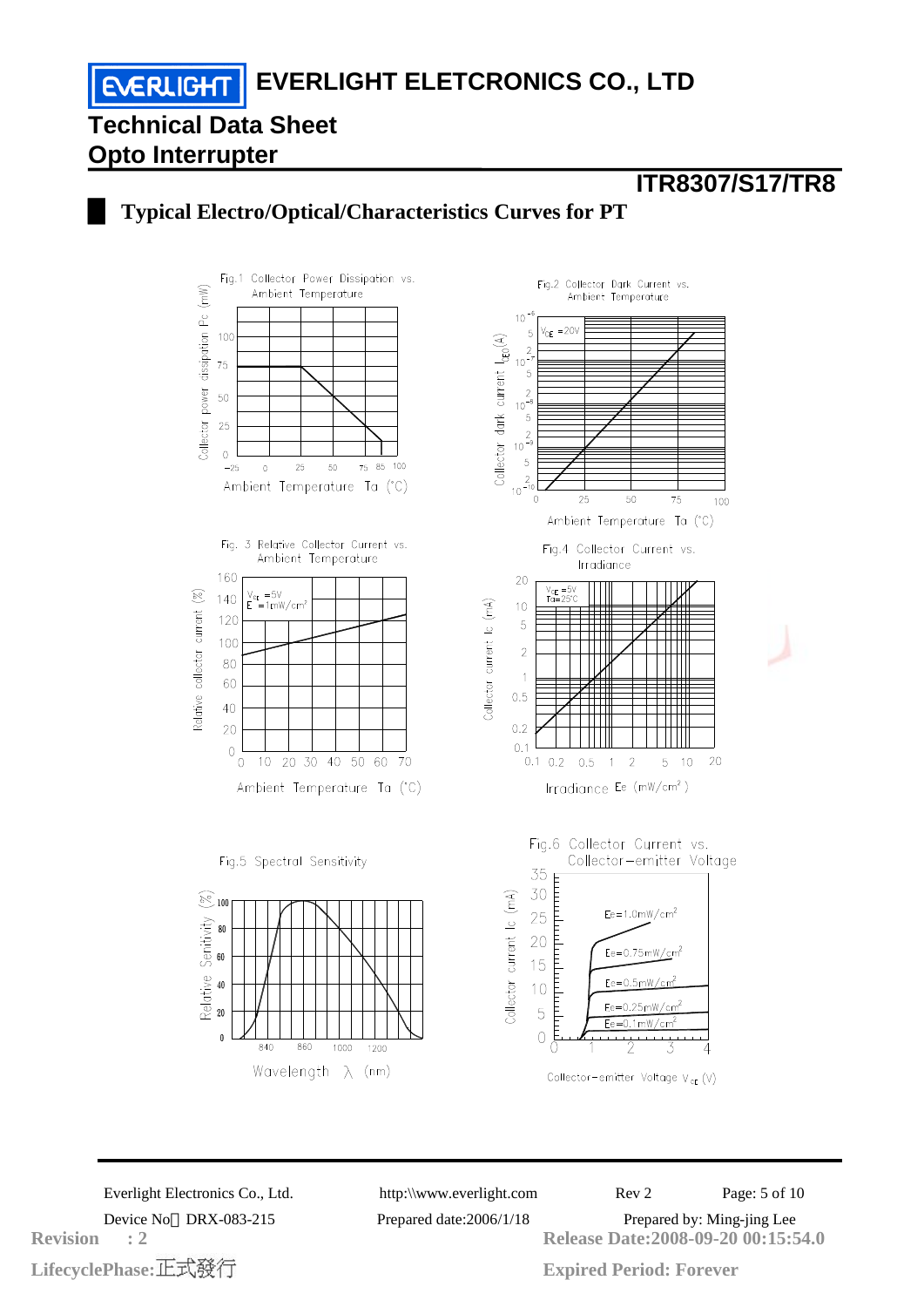**EVERLIGHT** 

### █ **Typical Electrical/Optical/Characteristics Curves For ITR**



Fig.2 Relative Collector Current vs.<br>Card Moving Distance (1)



Fig.3 Response Time vs. Load Resistance





**ITR8307/S17/TR8**





LifecyclePhase:正式發行 **Revision : 2**

**Release Date:2008-09-20 00:15:54.0** Everlight Electronics Co., Ltd. http:\\www.everlight.com Rev 2 Page: 6 of 10 Device No DRX-083-215 Prepared date:2006/1/18 Prepared by: Ming-jing Lee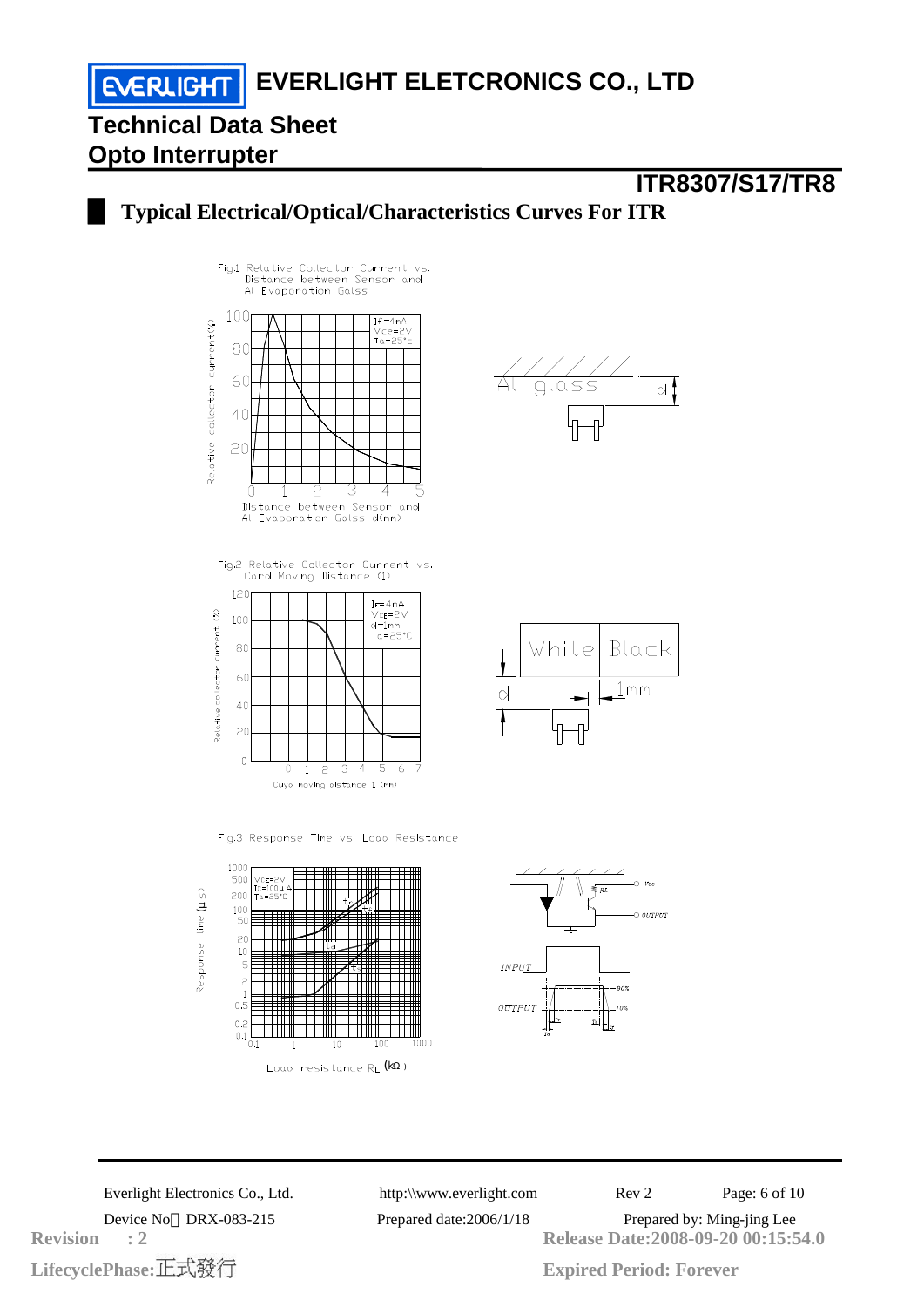## **ITR8307/S17/TR8**

#### █ **Reliability Test Item And Condition**

The reliability of products shall be satisfied with items listed below.

Confidence level 90%

LTPD 10%

|                | NO. Item                | <b>Test Conditions</b> | Test Hours/     | Sample            | Failure                     | Ac/Re |
|----------------|-------------------------|------------------------|-----------------|-------------------|-----------------------------|-------|
|                |                         |                        | Cycles          | <b>Sizes</b>      | Judgement                   |       |
|                |                         |                        |                 |                   | Criteria                    |       |
| $\mathbf{1}$   | Solder Heat             | TEMP.<br>260<br>±5     | 10secs          | 22pcs             |                             | 0/1   |
| $\overline{2}$ | Temperature Cycle       | $H: +85$               | 30mins 50Cycles | 22pcs             | $U\times2$<br>$\rm I_R$     | 0/1   |
|                |                         | 5mins                  |                 |                   | Ee<br>$L \times 0.8$        |       |
|                |                         | $L: -55$<br>30mins     |                 |                   | $U \times 1.2$<br>$\rm V_F$ |       |
| 3              | <b>Thermal Shock</b>    | $H: +100$<br>5mins     | 50Cycles        | 22pcs             |                             | 0/1   |
|                |                         | 10secs                 |                 |                   | U<br>Upper                  |       |
|                |                         | L:10<br>5mins          |                 |                   | Specification               |       |
| $\overline{4}$ | <b>High Temperature</b> | TEMP.<br>$+100$        | 1000hrs         | 22pcs             | Limit                       | 0/1   |
|                | Storage                 |                        |                 |                   | Lower<br>L                  |       |
| 5              | Low Temperature         | TEMP.<br>$-55$         | 1000hrs         | 22 <sub>pcs</sub> | Specification               | 0/1   |
|                | Storage                 |                        |                 |                   | Limit                       |       |
| 6              | DC Operating Life       | $I_F = 20mA$           | 1000hrs         | 22pcs             |                             | 0/1   |
| $\overline{7}$ | High Temperature/       | 85<br>/ 85% R.H        | 1000hrs         | 22pcs             |                             | 0/1   |
|                | <b>High Humidity</b>    |                        |                 |                   |                             |       |
|                |                         |                        |                 |                   |                             |       |
|                |                         |                        |                 |                   |                             |       |
|                |                         |                        |                 |                   |                             |       |

**LifecyclePhase: Revision : 2**

**Release Date:2008-09-20 00:15:54.0** Everlight Electronics Co., Ltd. http:\\www.everlight.com Rev 2 Page: 7 of 10 Device No DRX-083-215 Prepared date:2006/1/18 Prepared by: Ming-jing Lee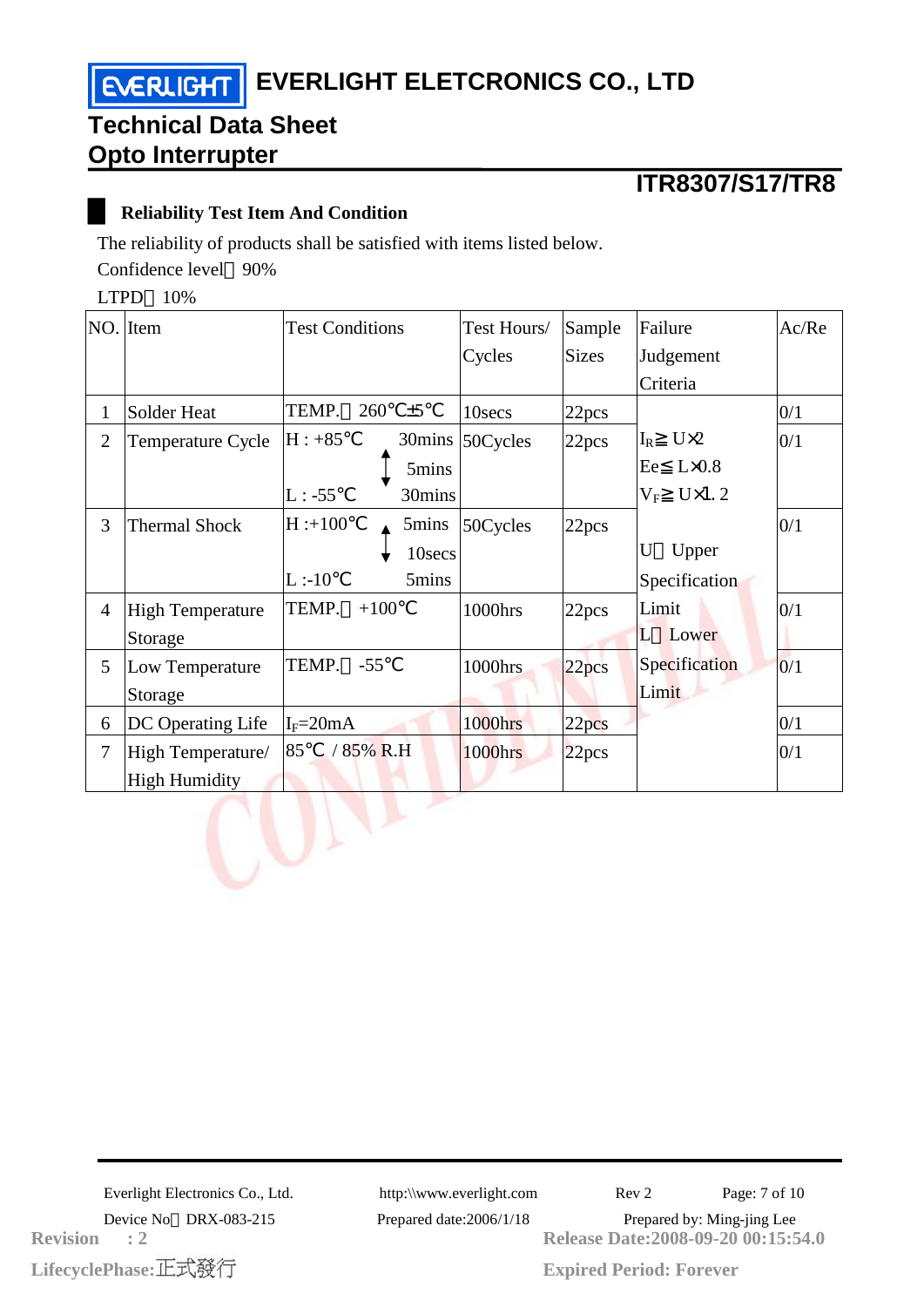**EVERLIGHT EVERLIGHT ELETCRONICS CO., LTD** 

### **Technical Data Sheet Opto Interrupter**

### **ITR8307/S17/TR8**

### █**Recommended Method of Storage**

The following are general recommendations for moisture sensitive level (MSL) 4 storage and use:

- Shelf life in sealed bag: 12 months at  $< 40 °C$  and  $< 90\%$  relative humidity (RH)
- After bag is opened, devices that will be subjected to reflow solder or other high temperature process must
	- a) Mounted within 72 hours of factory conditions < 30 °C/60%RH, or
	- b) Stored at <20% RH
- Devices require bake, before mounting, if: Humidity Indicator Card is  $> 20\%$  when read at  $23 \pm 5$  °C
- If baking is required, devices may be baked:
	- a) 192 hours at 40 ,and <5% RH(dry air/nitrogen) or
	- b) 96 hours at 60 ,and  $\leq$  5% RH for all device containers
	- c) 24 hours at 125  $\degree$ C
- Soldering Condition

a) Pb-free solder temperature profile



- b) Reflow soldering should not be done more than two times.
- c) When soldering, do not put stress on the LEDs during heating.
- d) After soldering, do not warp the circuit board.
- Repairing

 Repair should not be done after the LEDs have been soldered. When repairing is unavoidable, a double-head soldering iron should be used (as below figure). It should be confirmed beforehand whether the characteristics of the LEDs will or will not be damaged by repairing.



**LifecyclePhase: Revision : 2**

**Release Date:2008-09-20 00:15:54.0** Everlight Electronics Co., Ltd. http:\\www.everlight.com Rev 2 Page: 8 of 10 Device No DRX-083-215 Prepared date:2006/1/18 Prepared by: Ming-jing Lee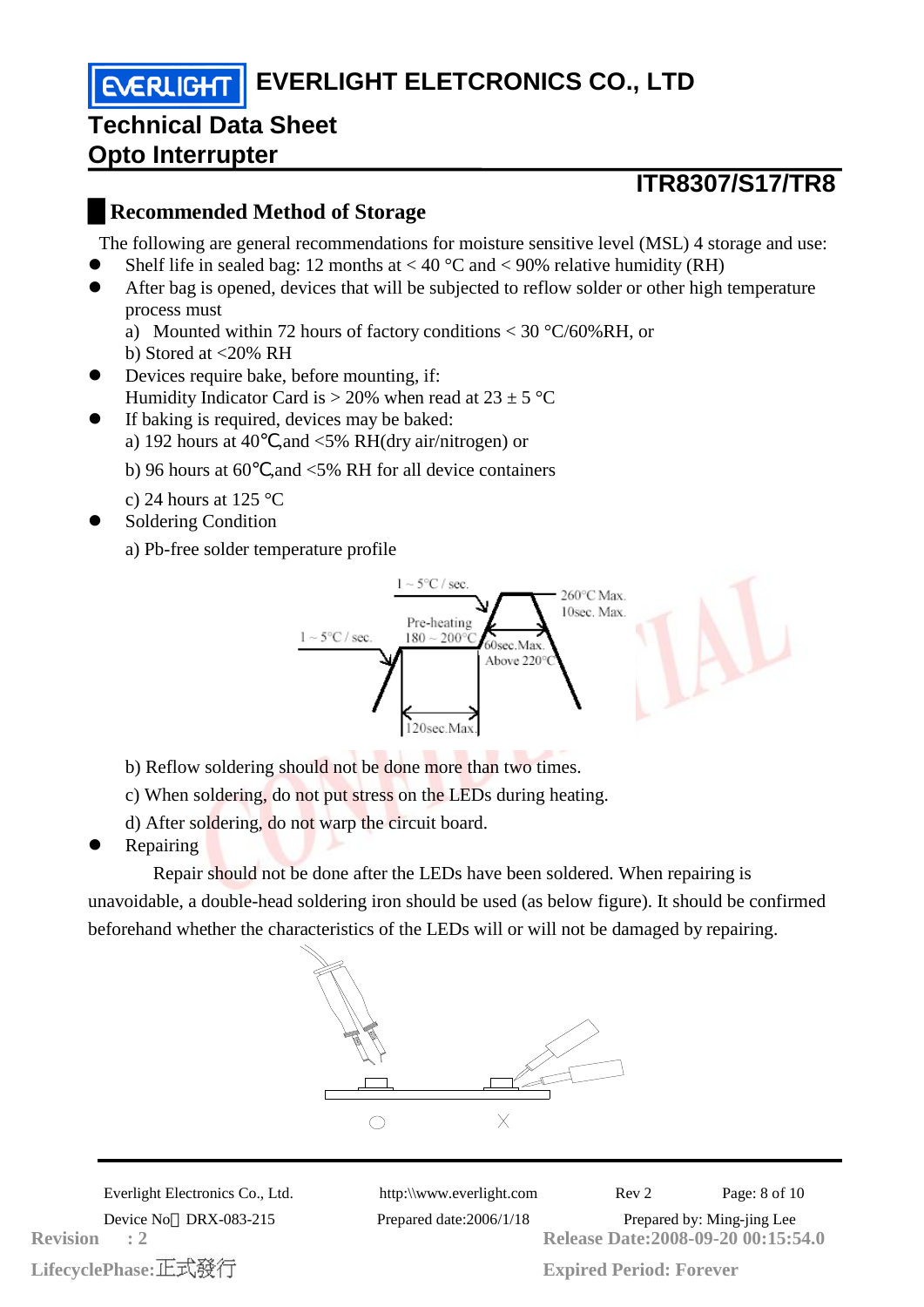# **EVERLIGHT** EVERLIGHT ELETCRONICS CO., LTD

## **Technical Data Sheet Opto Interrupter**

**ITR8307/S17/TR8**

█ **Taping Dimension** Progressive direction



General Tolerance ±0.1  $UNITmm$ 



**Note:** The tolerances unless mentioned is  $\pm 0.1$ mm, Unit = mm

### **Moisture Resistant Packaging**



LifecyclePhase:正式發行 **Revision : 2**

**Release Date:2008-09-20 00:15:54.0** Everlight Electronics Co., Ltd. http:\\www.everlight.com Rev 2 Page: 9 of 10 Device No DRX-083-215 Prepared date:2006/1/18 Prepared by: Ming-jing Lee